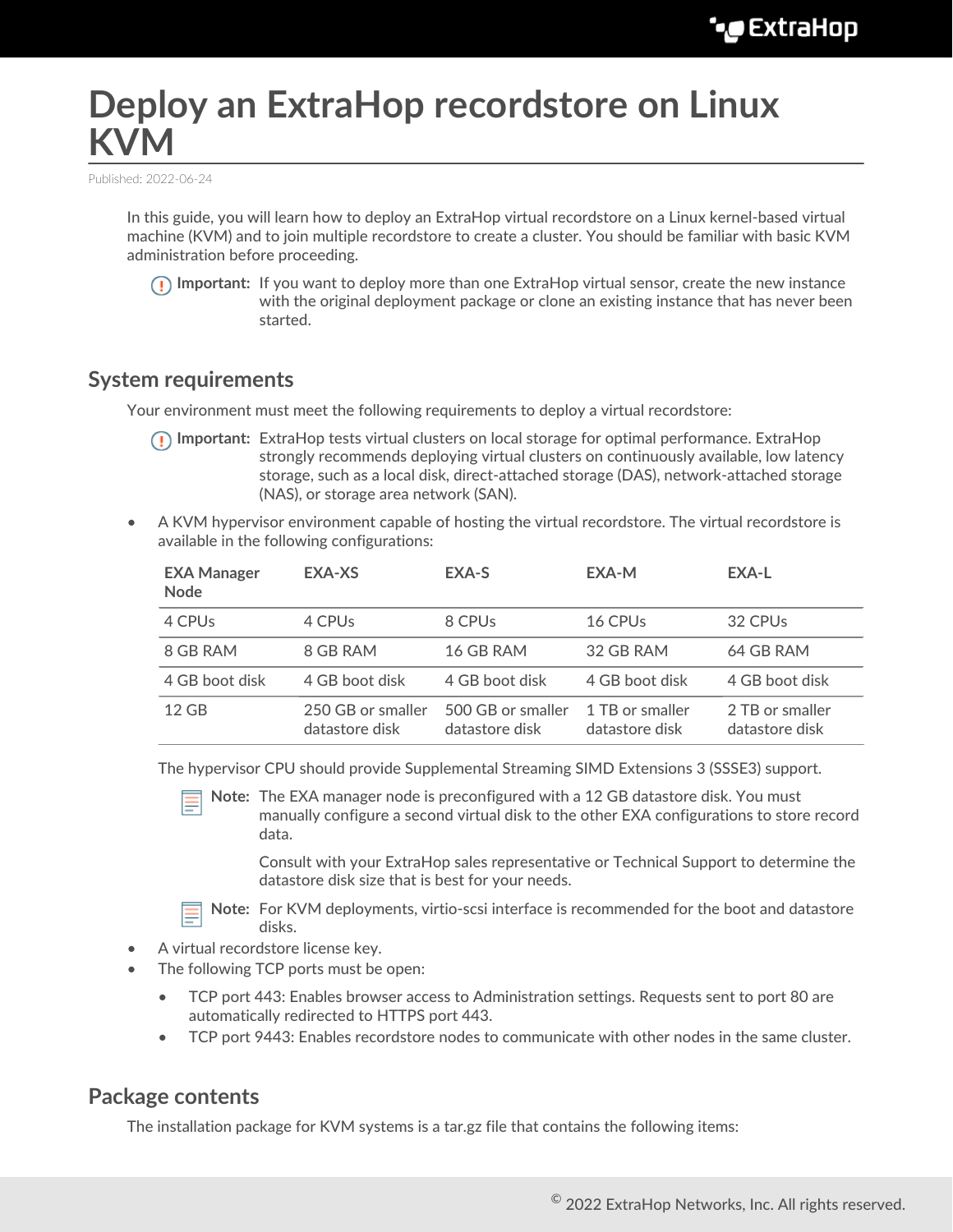```
EXA-5100v-<x>.xml
  The domain XML configuration file
EXA-5100v-<x>.xml.md5
  The domain XML checksum file
extrahop-boot.qcow2
  The boot disk
extrahop-boot.qcow2.md5
  The boot disk checksum file
```
### **Deploy the virtual recordstore**

To deploy the virtual recordstore, complete the following procedures:

- [Determine the best virtual bridge configuration for your network](#page-1-0)
- [Edit the domain XML configuration file and create your virtual appliance](#page-1-1)
- [Create the datastore disk](#page-2-0)
- [Start the VM](#page-2-1)
- [Configure the Explore appliance](#page-3-0)

#### <span id="page-1-0"></span>**Determine the best bridge configuration**

Identify the bridge through which you will access the management interface of your recordstore.

- 1. Make sure the management bridge is accessible to the virtual recordstore and to all users who must access the management interface.
- 2. If you need to access the management interface from an external computer, configure a physical interface on the management bridge.

#### <span id="page-1-1"></span>**Edit the domain XML configuration file**

After you identify the management bridge, edit the configuration file, and create the virtual recordstore.

- 1. Contact ExtraHop Support ([support@extrahop.com\)](mailto:support@extrahop.com) to obtain and download the Explore KVM package.
- 2. Extract the tar.gz file that contains the installation package.
- 3. Copy the extrahop-boot.qcow2 file to your KVM system.
- 4. Open the domain XML configuration file in a text editor and edit the following values:
	- a) Change the VM name to a name for your ExtraHop virtual recordstore. For example:

```
<name>ExtraHop-EXA-S</name>
```
b) Change the source file path ( $[PATH TO STORAGE]$ ) to the location where you stored the virtual disk file in step 3.

```
<source file='/images/extrahop-boot.qcow2'/>
```
c) Change the source bridge for the management network ( $\cos b$  to match the name of your management bridge.

```
<interface type='bridge'>
   <source bridge='ovsbr0'/>
```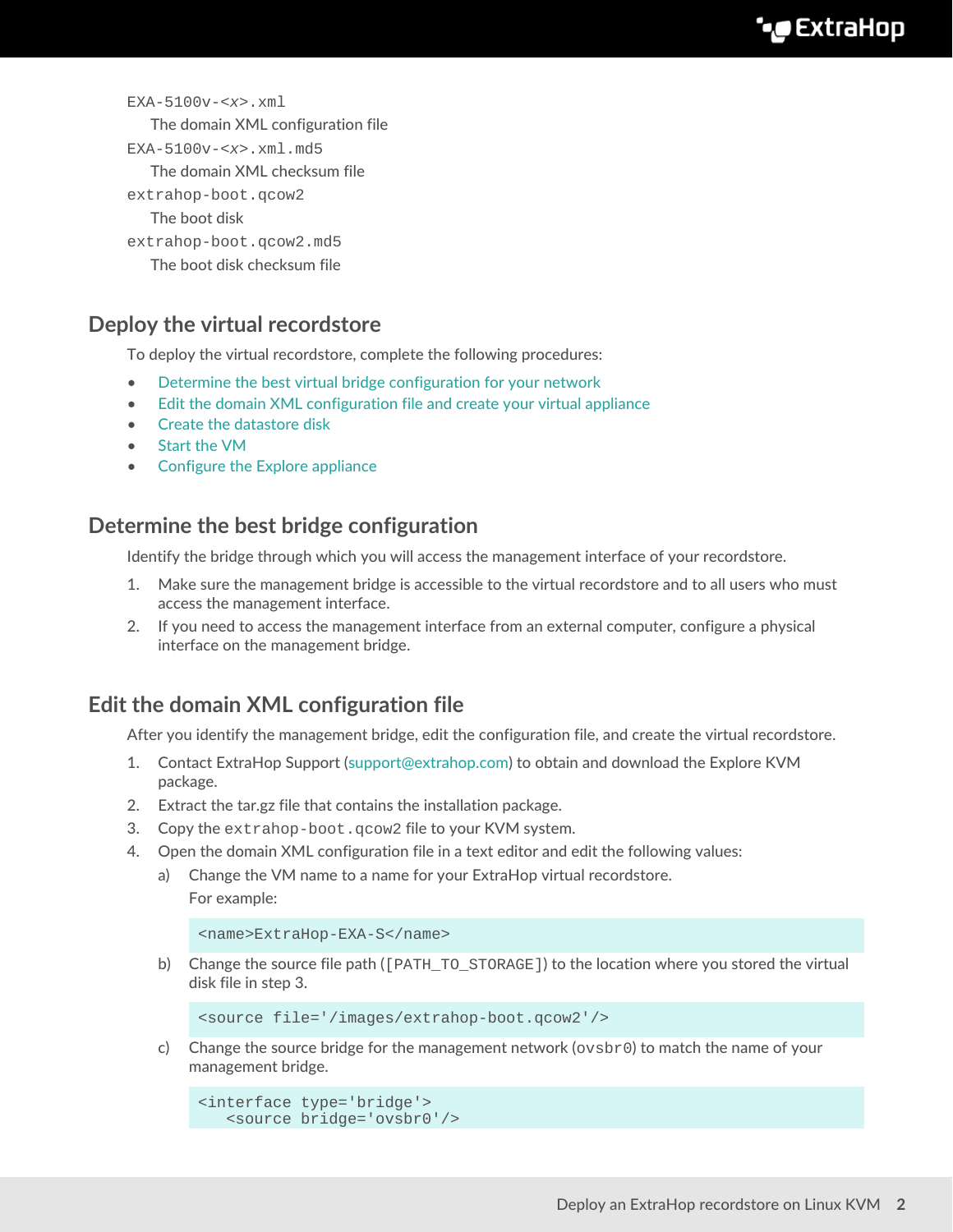## **∙e** ExtraHop

```
 <model type='virtio'/>
    <alias name='net0'/>
    <address type='pci' domain='0x0000' bus='0x00' slot='0x03'
 function='0x0'/>
</interface>
```
d) Optional: If your virtual bridge is configured through Open vSwitch virtual switch software, add the following virtualport type setting to the interface (after the source bridge setting):

```
<virtualport type='openvswitch'>
</virtualport>
```
- 5. Save the XML file.
- 6. Create the virtual recordstore with your revised domain XML configuration file by running the following command:

```
virsh define <EXA-5100v-<x>.xml>
```
Where  $\langle$ EXA-5100v- $\langle$ x>. xml> is the name of your domain XML configuration file.

#### <span id="page-2-0"></span>**Create the datastore disk**

Create the datastore disk so that the allotted space is large enough to store the type of records you want to store for the amount of lookback desired.

#### <span id="page-2-1"></span>**Start the VM**

1. Start the VM by running the following command:

virsh start <vm\_name>

Where *<vm\_name>* is the name of your ExtraHop virtual recordstore you configured in step 4 of the [Edit the domain XML file](#page-1-1) section.

2. Log in to the KVM console and view the IP address for your new ExtraHop virtual recordstore by running the following command:

virsh console <vm\_name>

#### **(Optional) Configure a static IP address**

By default, the ExtraHop system is configured with DHCP enabled. If your network does not support DHCP, you must configure a static address manually.

- 1. Log in to the KVM host.
- 2. Run the following command to connect to the ExtraHop system through the virtual serial console:

virsh console <vm\_name>

Where *<vm\_name>* is the name of your virtual machine.

3. Press ENTER twice to get to the system login prompt.

```
ExtraHop Discover Appliance Version 7.8.2.2116
IP: 192.0.2.81
exampleium login:
```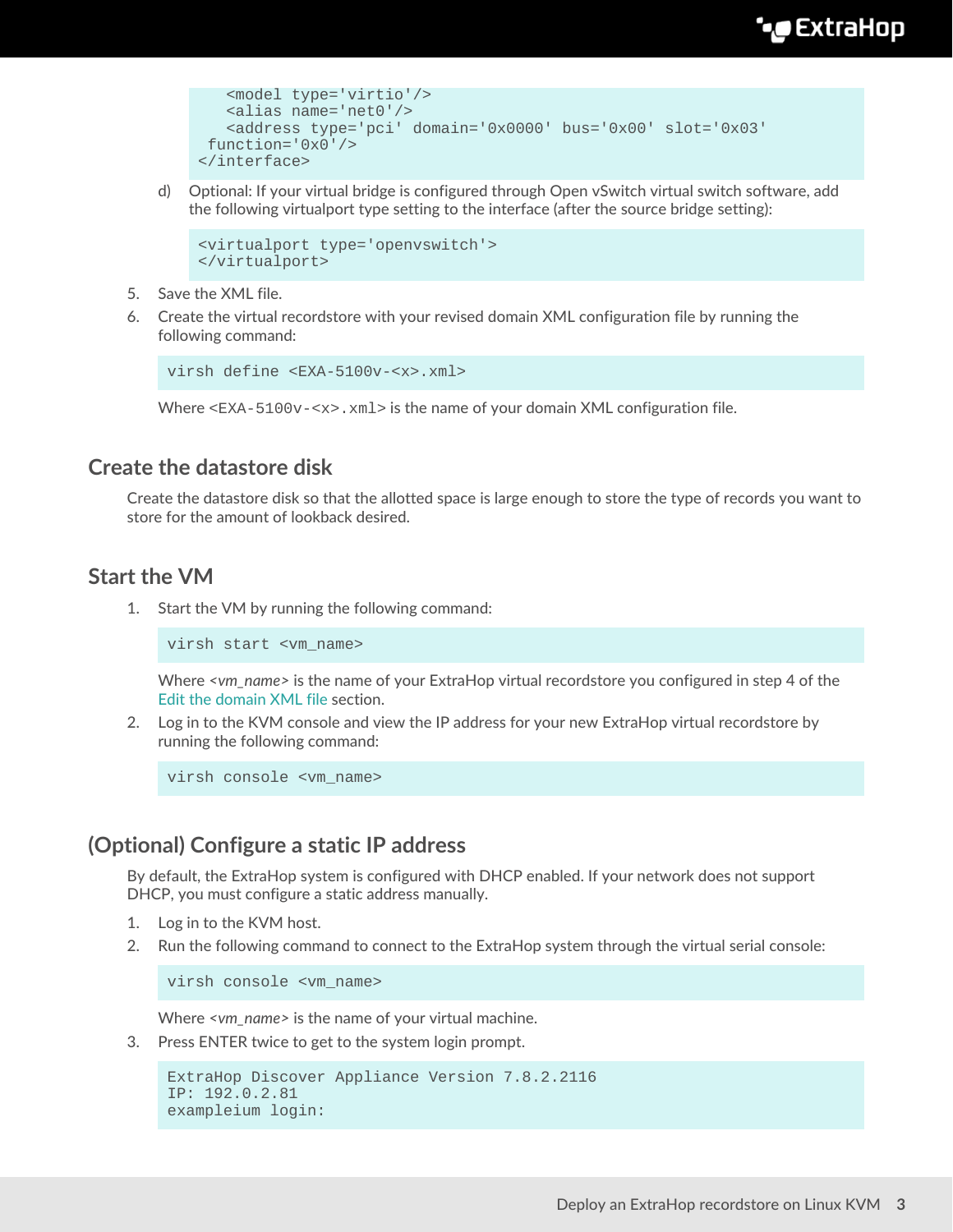- 4. At the login prompt, type shell, and then press ENTER.
- 5. At the password prompt, type default, and then press ENTER.
- 6. To configure the static IP address, run the following commands:
	- a) Enable privileged commands:

enable

- b) At the password prompt, type default, and then press ENTER.
- c) Enter configuration mode:

configure

d) Enter the interface configuration mode:

interface

e) Run the ip command and specify the IP address and DNS settings in the following format: ip ipaddr <ip\_address> <netmask> <gateway> <dns\_server> For example:

ip ipaddr 10.10.2.14 255.255.0.0 10.10.1.253 10.10.1.254

f) Leave the interface configuration section:

 $ev_1$ t

g) Save the running config file:

running\_config save

h) Type  $y$  and then press ENTER.

#### <span id="page-3-0"></span>**Configure the recordstore**

After you obtain the IP address for the recordstore, log in through https://<explore\_ip\_address>/ admin and complete the following recommended procedures.

Note: The default login username is setup and the password is default.

- [Register your ExtraHop system](https://docs.extrahop.com/8.9/register-appliance/#register-your-extrahop-system) M
- [Connect the console and sensors to ExtraHop recordstores](https://docs.extrahop.com/8.9/connect-eda-eca-exa/#connect-the-console-and-sensors-to-extrahop-recordstores)
- [Send record data to the Explore appliance](#page-6-0)
- Review the [Explore Post-deployment Checklist](https://docs.extrahop.com/8.9/exa-post-deployment-checklist/#explore-post-deployment-checklist)  $\Xi$  and configure additional recordstore settings.

#### **Create a recordstore cluster**

For the best performance, data redundancy, and stability, you must configure at least three recordstores in a cluster.

**Important:** If you are creating a recordstore cluster with six or more nodes, you must configure the cluster with manager nodes. For manager node instructions, see [Deploying manager](https://docs.extrahop.com/8.9/deploy-exa-master) nodes  $\mathbb{Z}$ .

In the following example, the recordstores have the following IP addresses:

- Node 1: 10.20.227.177
- Node 2: 10.20.227.178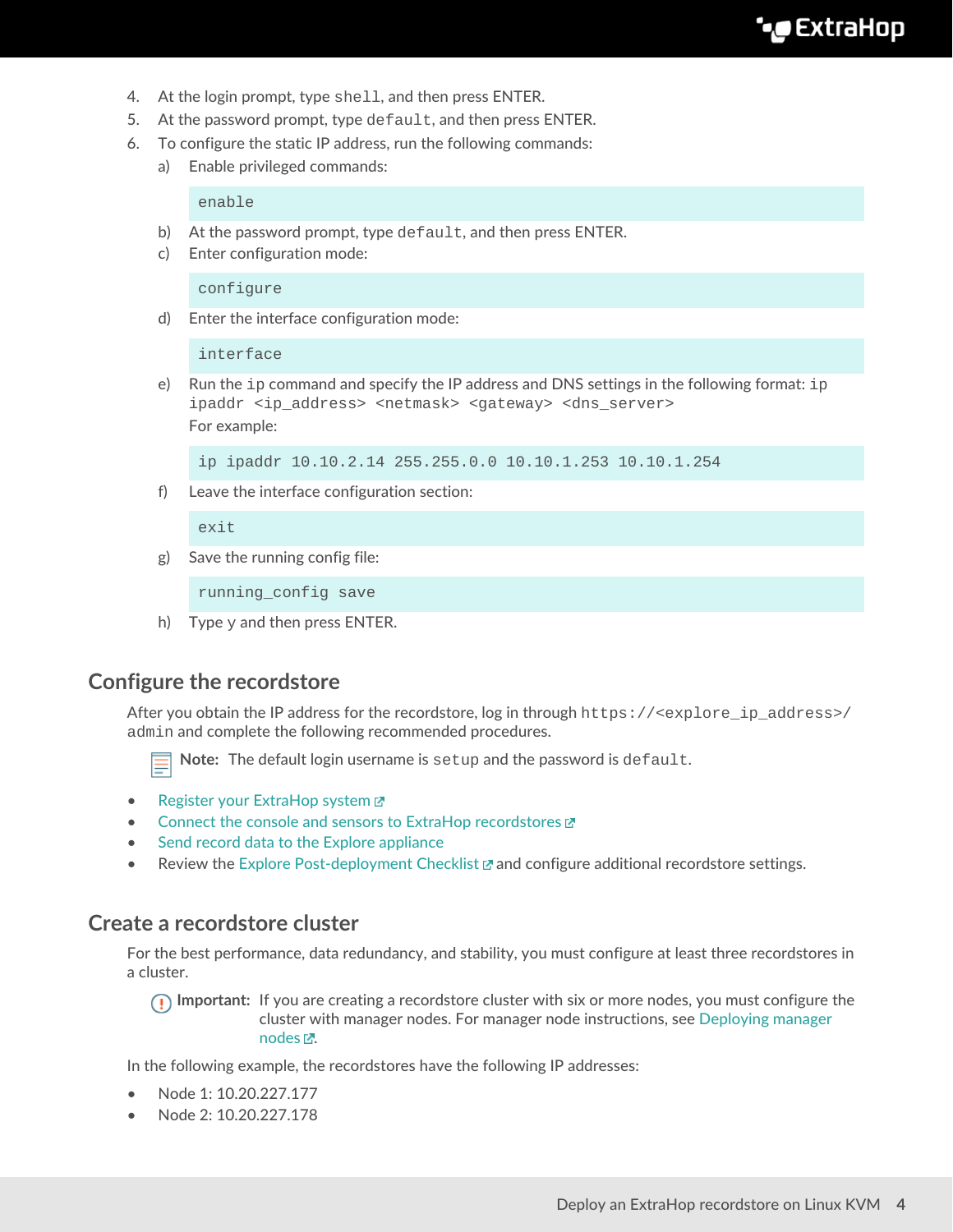• Node 3: 10.20.227.179

You will join nodes 2 and 3 to node 1 to create the recordstore cluster. All three nodes are data nodes. You cannot join a data node to a manager node or join a manager node to a data node to create a cluster.

**Important:** Each node that you join must have the same configuration (physical or virtual) and the same ExtraHop firmware version. EXA 5100 and EXA 5200 physical recordstores can be in the same cluster.

#### **Before you begin**

You must have already installed or provisioned the recordstores in your environment before proceeding.

- 1. Log in to the Administration settings on all three recordstores with the setup user account in three separate browser windows or tabs.
- 2. Select the browser window of node 1.
- 3. In the Status and Diagnostics section, click **Fingerprint** and note the fingerprint value. You will later confirm that the fingerprint for node 1 matches when you join the remaining two nodes.
- 4. Select the browser window of node 2.
- 5. In the Explore Cluster Settings section, click **Join Cluster**.
- 6. In the Host field, type the hostname or IP address of data node 1 and then click **Continue**.

**Note:** For cloud-based deployments, be sure to type the IP address listed in the Interfaces table on the Connectivity page.

7. Confirm that the fingerprint on this page matches the fingerprint you noted in step 3.

| $\bullet$                            | ■ 10.20.227.177 - ExtraHop Admi × 10.20.227.178 - Cluster Membe ×<br><b>ExtraHop - Join</b> |  |  |  |  |
|--------------------------------------|---------------------------------------------------------------------------------------------|--|--|--|--|
| $\leftarrow$ $\rightarrow$<br>С      | A Not Secure   https://10.20.227.219/admin/exa/join/2                                       |  |  |  |  |
| $\bullet$ ExtraHop<br>îв,<br>Explore | Welcor                                                                                      |  |  |  |  |
| Admin > Join Cluster                 |                                                                                             |  |  |  |  |
|                                      |                                                                                             |  |  |  |  |
| Host:                                | 10.20.227.177                                                                               |  |  |  |  |
| Fingerprint:                         | OC:CF:FA:2D:93:D2:66:20:87:08:79:07:AE:A6:8E:26:61:82:29:0C:BC:7E:29:55:24:17:C9            |  |  |  |  |
| Version:                             | 7.4.0.1357                                                                                  |  |  |  |  |
| Setup Password:                      |                                                                                             |  |  |  |  |

- 8. In the Setup Password field, type the password for the node 1 setup user account and then click **Join**. When the join is complete, the Explore Cluster Settings section has two new entries: **Cluster Members** and **Cluster Data Management**.
- 9. Click Cluster Members. You should see node 1 and node 2 in the list.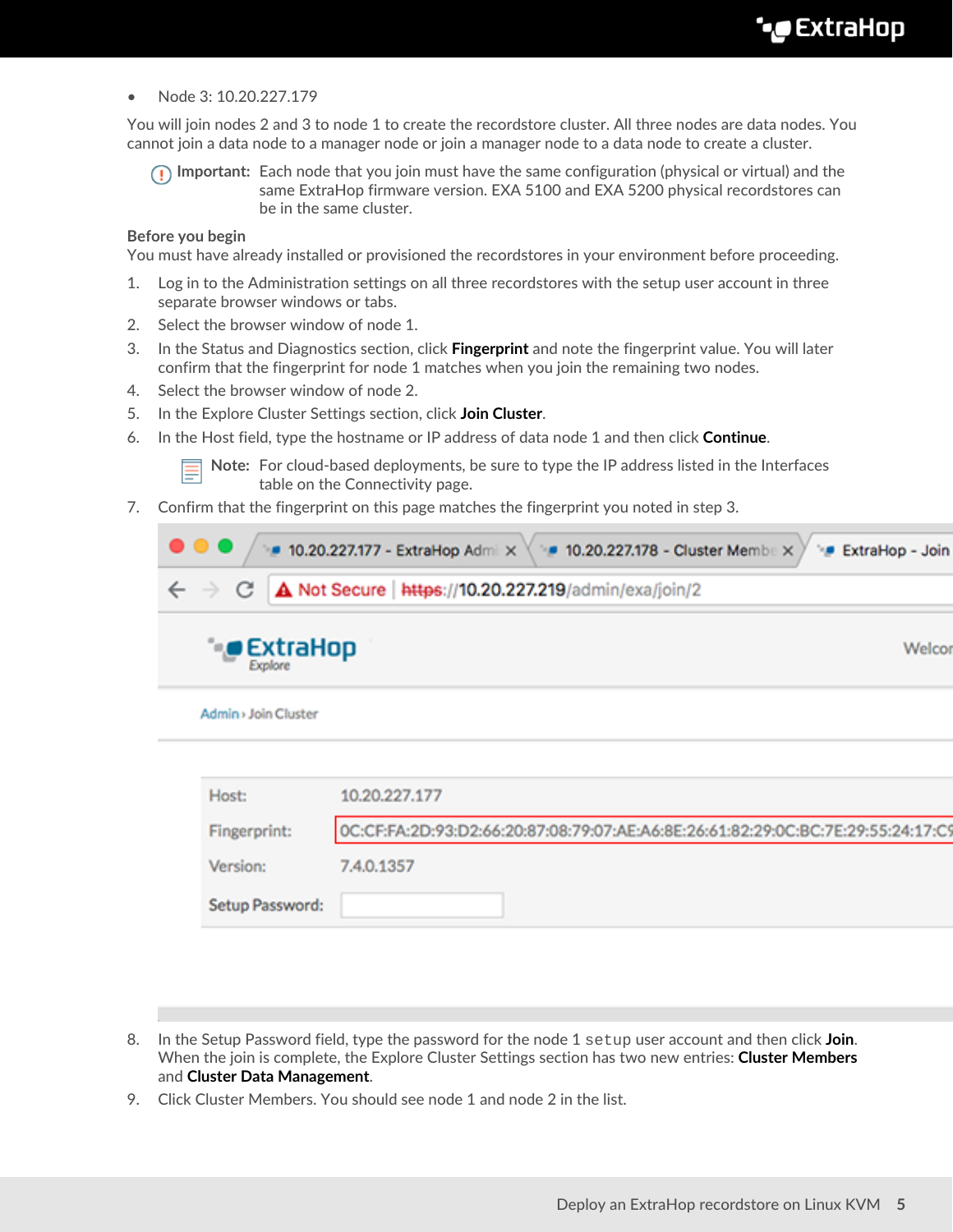| A Not Secure   https://10.20.227.178/admin/exa/nodes/<br>С |               |                         |                       |        |  |  |  |
|------------------------------------------------------------|---------------|-------------------------|-----------------------|--------|--|--|--|
| <b>ExtraHop</b><br>Explore                                 |               |                         |                       | Welcor |  |  |  |
|                                                            |               |                         |                       |        |  |  |  |
| <b>Admin</b> > Cluster Members                             |               |                         |                       |        |  |  |  |
| <b>Cluster Members</b><br><b>Nickname</b>                  | <b>Host</b>   | <b>Firmware Version</b> | <b>License Status</b> | Con    |  |  |  |
| 10.20.227.177                                              | 10.20.227.177 | 7.4.0.1357              | Nominal               | Con    |  |  |  |

- 10. In the Status and Diagnostics section, click **Explore Cluster Status**. Wait for the Status field to change to Green before adding the next node.
- 11. Repeat steps 5 10 to join each additional node to the new cluster.

10.20.227.178

**Note:** To avoid creating multiple clusters, always join a new node to an existing cluster and not to another single appliance.

12. When you have added all of your recordstores to the cluster, click **Cluster Members** in the Explore Cluster Settings section. You should see all of the joined nodes in the list, similar to the following figure.

| $\begin{array}{c} \circ \\ \circ \\ \circ \end{array}$<br>• 10.20.227.177 - ExtraHop Admi $\times$ \ • 10.20.227.178 - Connectivity - $\times$ )<br>• 10.20.227.179 - Cluster Member X |               |                         |                       |                          |                                                  |              |  |
|----------------------------------------------------------------------------------------------------------------------------------------------------------------------------------------|---------------|-------------------------|-----------------------|--------------------------|--------------------------------------------------|--------------|--|
| A Not Secure   https://10.20.227.219/admin/exa/nodes/<br>$\leftarrow$ $\rightarrow$<br>C                                                                                               |               |                         |                       |                          |                                                  |              |  |
| <b>CExtraHop</b><br>Explore                                                                                                                                                            |               |                         |                       | Welcome, setup.          | Change default password                          | Log Out Help |  |
| Admin > Cluster Members                                                                                                                                                                |               |                         |                       | Hostname:                | 10.20.227.219 SID: EXTR-EXTR Version: 7.4.0.1357 |              |  |
| <b>Cluster Members</b>                                                                                                                                                                 |               |                         |                       |                          |                                                  |              |  |
| Nickname                                                                                                                                                                               | <b>Host</b>   | <b>Firmware Version</b> | <b>License Status</b> | <b>Connection Status</b> | <b>Actions</b>                                   |              |  |
| 10.20.227.177                                                                                                                                                                          | 10.20.227.177 | 7.4.0.1357              | Nominal               | Connected                | <b>Remove Node</b>                               |              |  |

Nominal

Nominal

Connected

Connected

13. In the Explore Cluster Settings section, click **Cluster Data Management** and make sure that **Replication Level** is set to **1** and **Shard Reallocation** is **ON**.

7.4.0.1357

7.4.0.1357

**Next steps**

10.20.227.178

10.20.227.179 (this node) 10.20.227.179

**Remove Node** 

Leave Explore Cluster